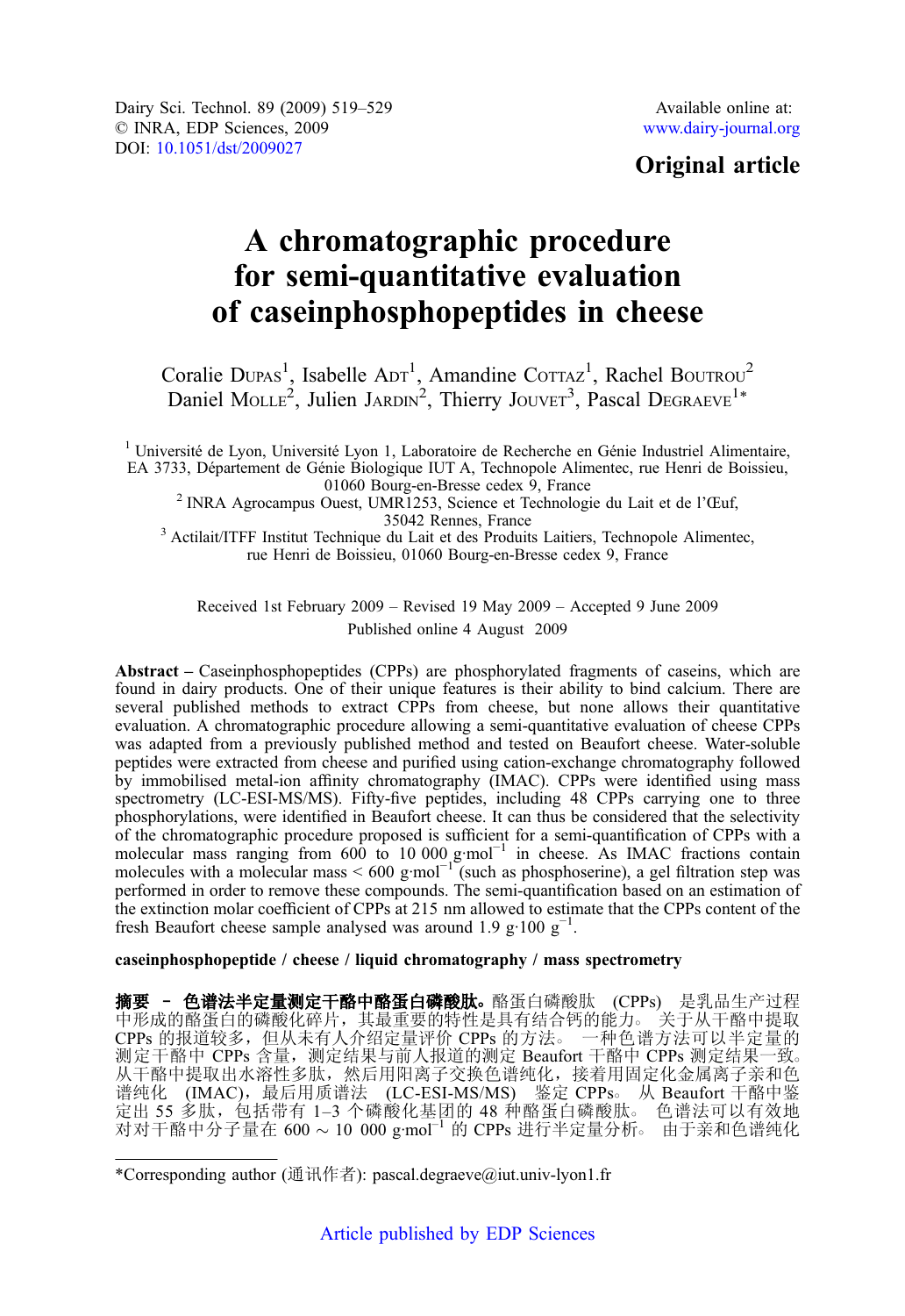的馏分中含有分子量小于 600 g·mol<sup>-1</sup> 的分子 (如磷酸丝氨酸), 凝胶过滤步骤就是为了除 去这些小分子化合物。 根据估计 CPPs 在 215 nm 的摩尔消光系数可以半定量地估算出新 鲜干酪中 CCPs 的含量约为 1.9  $\rm g{\cdot}$ 100  $\rm g^{\text{-}1}$ 。

# 酪蛋白磷酸肽 / 干酪 / 液相色谱 / 质谱

Résumé – Méthode d'évaluation semi-quantitative des caséinophosphopeptides dans le fromage. Les caséinophosphopeptides (CPP) sont des fragments phosphorylés de caséine présents dans les produits laitiers qui possèdent la capacité de se lier au calcium. S'il existe différentes méthodes pour les extraire à partir de fromage, aucune ne permet cependant leur évaluation quantitative. La méthode proposée ici pour l'évaluation semi-quantitative des CPPs a été adaptée à partir de travaux publiés précédemment par une autre équipe ; elle a été appliquée au Beaufort. Après extraction des peptides hydrosolubles du fromage, les CPPs ont été purifiés par une chromatographie d'échange de cations suivie d'une chromatographie d'affinité pour les ions métalliques immobilisés (IMAC). Les CPPs ont ensuite été identifiés par spectrométrie de masse (LC-ESI-MS/MS). Cinquante-cinq peptides, dont 48 CPPs portant de 1 à 3 phosphorylations, ont ainsi pu être identifiés dans le Beaufort. On peut donc considérer que la sélectivité de la procédure chromatographique proposée est suffisante pour une évaluation semi-quantitative des CPPs. Une étape de filtration sur gel a ensuite permis de séparer les molécules éluées après l'IMAC présentant une masse moléculaire inférieure à 600 g·mol<sup>-1</sup>, comme la phosphosérine. La teneur en CPPs, définis comme des composés phosphorylés présentant une masse moléculaire comprise entre 600 et 10 000 g·mol−<sup>1</sup> , de l'échantillon de Beaufort considéré, a ainsi pu être estimée à 1,9 g pour 100 g en se basant sur une estimation de leur coefficient d'extinction moléculaire à 215 nm.

caséinophosphopeptide / fromage / chromatographie liquide / spectrométrie de masse

# 1. INTRODUCTION

Milk and dairy products are the most important dietary sources of calcium in western countries. Indeed, the dairy products' calcium bioavailability is better than that of the other sources, such as vegetables [\[7](#page-10-0)]. This could partly be due to their contents in highly phosphorylated fragments of caseins, named caseinphosphopeptides (CPPs). These peptides appear mainly during the elaboration of milk products such as cheese or yoghurt, under the action on caseins of milk-endogenous, milk-clotting and/or microbial enzymes. They may also arise from  $\alpha_{S1}$ -,  $\alpha_{S2}$ - and β-casein digestion in the gut [[7\]](#page-10-0). One unique feature of CPPs is their ability to form CPP-metal ion complexes, which would potentially increase the bioavailability of calcium and iron, notably by maintaining metals in a soluble form in the distal small intestine  $[18]$  $[18]$ . As a consequence, CPPs dietary supplementation could be interesting for calcium-uptake deficient populations, or in bone-loss prevention for particular populations, such as postmenopausal women [\[23\]](#page-10-0). However, the enhancement of calcium absorption in the gut by CPPs is still questioned [\[10\]](#page-10-0). Moreover, it has been shown that CPPs possess unique anticariogenic properties [[3](#page-10-0), [17\]](#page-10-0). Milk-derived products containing CPPs have already been commercialised with health claims (casein hydrolysate CE90CPP, DMV International, Veghel, The Netherlands). However, quite little is known concerning the CPPs contents of traditional dairy products, such as cheese. CPPs have been identified in casein hydrolysates, milk-based infant formula [\[1](#page-9-0), [16](#page-10-0)] and fermented dairy products such as yogurt [[4](#page-10-0), [12](#page-10-0)] and cheese [\[2,](#page-10-0) [8,](#page-10-0) [12,](#page-10-0) [14](#page-10-0), [21](#page-10-0)]. Two approaches were used: either systematic identification of all peptides liberated as a result of the enzymatic caseinolysis in dairy products, or selective identification, involving a purification procedure allowing their selective isolation. In both approaches, identification was carried out using LC-ESI-MS/MS and/or sequencing by Edman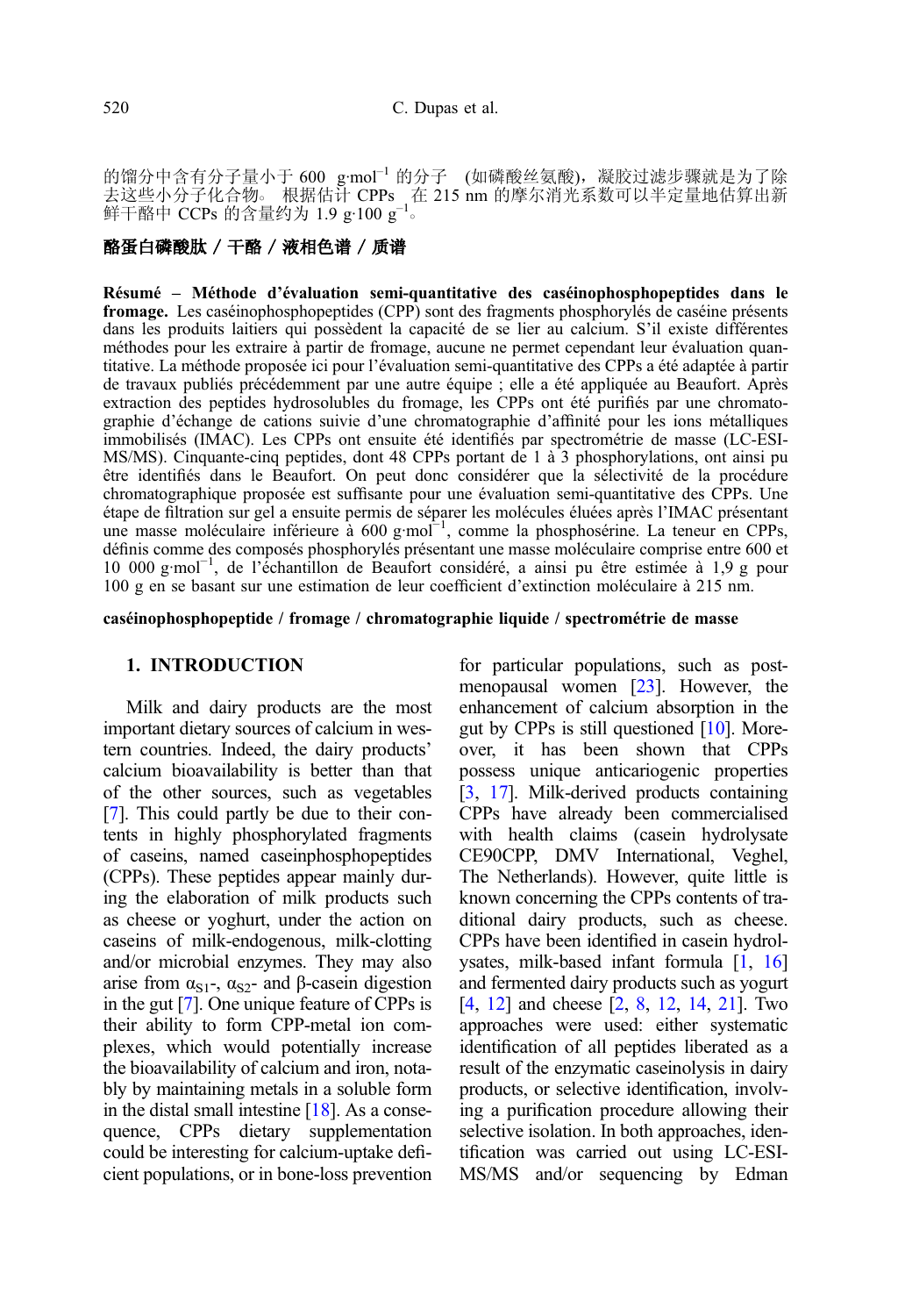degradation. Selective precipitation using ethanol combined with a calcium chloride addition is a convenient procedure to isolate CPPs [\[19](#page-10-0)]. More recently, Hynek et al. [\[11](#page-10-0)] and Lund and Ardö [[14](#page-10-0)] introduced immobilised metal-ion affinity chromatography (IMAC) to recover CPPs from cheese water-soluble extracts (WSEs). The chromatographic procedure proposed by Lund and Ardö [[14](#page-10-0)] included a cation-exchange chromatography step (with a strong cation exchanger), prior to the IMAC step, in order to remove the peptides present in cheese extracts, which could bind to the IMAC support, although they are not phosphorylated. The multi-step linear gradient of phosphate that was used to elute progressively CCPs from the  $Fe<sup>3+</sup>$ -IMAC support allowed the successive elution of mono-, di- and polyphosphorylated CPPs that were then identified by LC-ESI-MS/MS.

However, after the pioneering preliminary results of Hynek et al. [\[11](#page-10-0)], this chromatographic procedure was never used to quantify CPPs in dairy products. The aim of this study was to assess the validity of the chromatographic procedure for the semi-quantitative evaluation of their CPPs contents. This assessment was carried out on Beaufort cheese, a traditional Swiss-type cheese. It was considered a potent source of CPPs, due to its high casein contents, associated with its long ripening period (at least five months).

## 2. MATERIALS AND METHODS

#### 2.1. Materials

Six-month-old Beaufort cheese was provided by the French Technical Institute for Milk and Dairy Products (Actilait – Bourgen-Bresse, France). All chemicals were of analytical grade and Milli-Q water (Millipore, Bedford, MA, USA) was used throughout the study.

#### 2.2. Preparation of cheese WSE

Grated Beaufort cheese (20 g) was homogenised in 40 mL of water for 10 min at room temperature at 20 500 rpm using an IKA Ultra-Turrax T 25 system (Janke & Kunkel, Staufen, Germany). A WSE was prepared from this mixture as described by Kuchroo and Fox [[13](#page-10-0)], with slight modifications. The homogenate was first held under gentle stirring for 1 h at 40 °C, and then<br>centrifuged at 10 000  $\times$  g for 30 min at centrifuged at  $10\,000\times g$  for 30 min at 4 °C, which formed a pellet of insoluble material. The WSE was recovered through the upper cheese fat layer using a Pasteur pipette. It was then filtered through a glass membrane and through a 0.45 μm cellulose Celtron syringe filter (Schleicher & Schuell, Versailles, France). Thereafter, mole-Versailles, France). Thereafter, molecules with a molecular mass exceeding 10 000 g·mol−<sup>1</sup> (which cannot be considered as peptides) were removed by ultrafiltration through polyethersulphone membranes  $(\text{cut-off} = 10 \text{ kg} \cdot \text{mol}^{-1})$ . Millipore, Saint-Quentin-en-Yvelines, France). Ultrafiltered cheese WSE containing CPPs (i.e. the  $< 10000 \text{ g/mol}^{-1}$  fraction) was kept at −20 °C until further analysis.

## 2.3. Isolation of phosphopeptides

Phosphopeptides were isolated from cheese WSE by cation-exchange chromatography followed by Fe(III) metal affinity chromatography, following the procedure described by Lund and Ardö [[14\]](#page-10-0), with slight modifications. The samples were first diluted by one-fifth in 10 mmol·L−<sup>1</sup> HEPES buffer, final volume 15 mL, and the pH was adjusted to 7.0 using 30% (m/v) NaOH. The diluted and pH-adjusted extract was then loaded onto a strong cation exchanger column (Macro-Prep High S support, Bio-Rad Laboratories, Marnes-la-Coquette, France, 15 mL bed volume) equilibrated with 10 mmol·L<sup>-1</sup> HEPES buffer, pH 7.0. The flow rate was 15 mL·h<sup>-1</sup>. After 4 h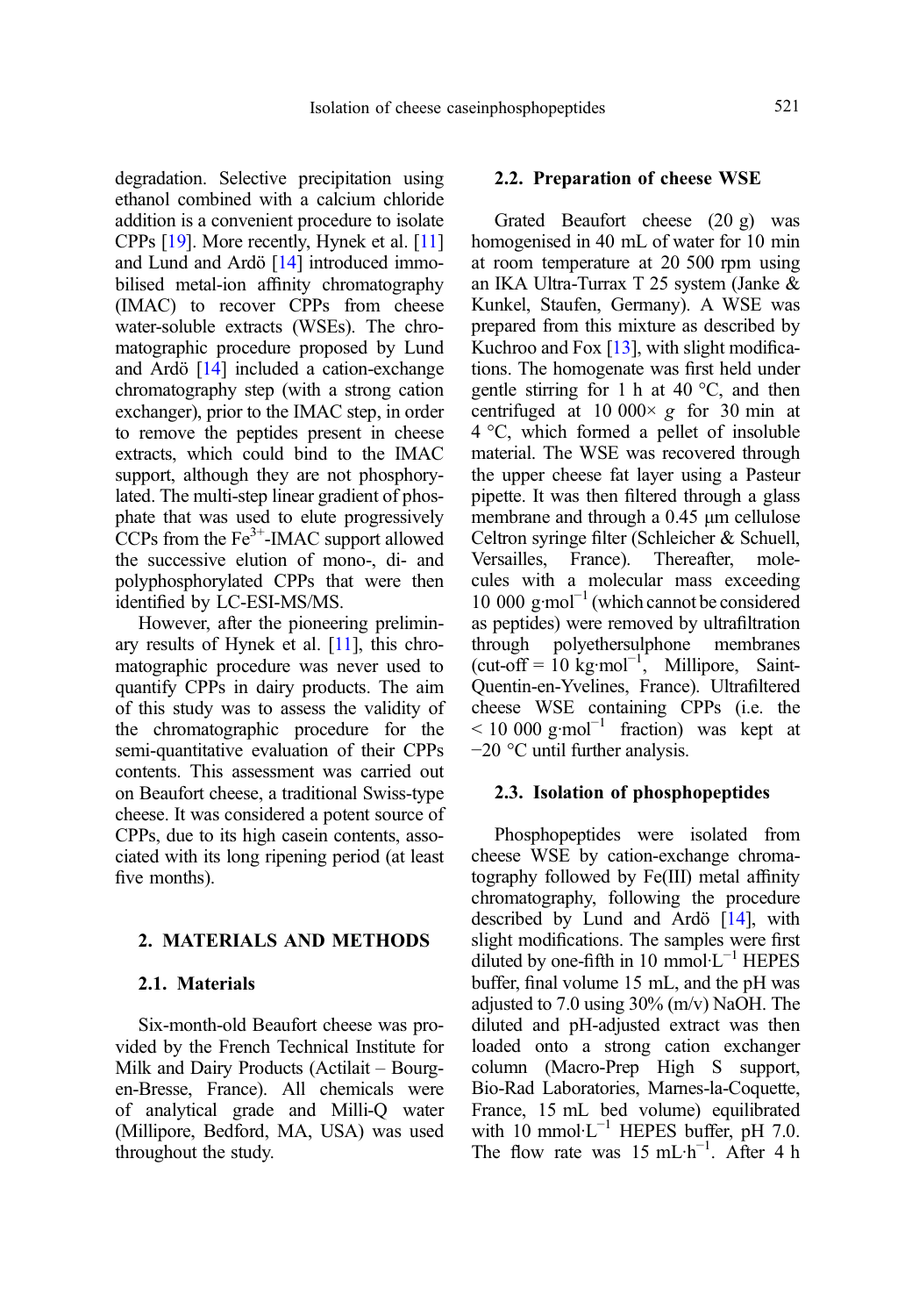<span id="page-3-0"></span>

Figure 1. Chromatogram of Beaufort cheese WSE on the IMAC column, and separation into fractions according to Lund and Ardö [[14\]](#page-10-0). The column was eluted with a gradient of 0 to 0.2 mol·L−<sup>1</sup> ammonium dihydrogen phosphate pH 4.4. Detection was performed at 215 nm. Total loaded samples correspond to 1.5 g Beaufort cheese.

flow-through with 60 mL HEPES buffer, the column was eluted with a 5 h linear gradient of 0–1 mol·L−<sup>1</sup> NaCl in HEPES buffer. The first 60 mL was collected and further purified by IMAC-Fe(III) using a 15 mL IDA-Sepharose fast flow gel column from Amersham Biosciences (Uppsala, Sweden). The column was equilibrated with two column volumes of 0.1 mol⋅L<sup>-1</sup> FeCl<sub>3</sub>, washed with  $0.1 \text{ mol} \cdot L^{-1}$  sodium acetate, pH 3.0, and then loaded with the collected flow-through from the cation-exchange chromatography (60 mL) (after its pH was adjusted to 3.0 using 1 mol⋅L<sup>-1</sup> HCl). After washing for 1 h with sodium acetate buffer, the substances were eluted from the column with a three-step linear gradient, from 0% to 100% 0.2 mol·L−<sup>1</sup> ammonium dihydrogen phosphate, pH 4.4, in  $0.1 \text{ mol} \cdot L^{-1}$  sodium acetate, pH 3.0 (Fig. 1). The flow rate was 120 mL·h−<sup>1</sup> . According to Lund and Ardö

[[14](#page-10-0)], the affinity of CPPs for the Fe(III) column is proportional to their phosphorylation degree, when such a gradient is applied. Fractions were collected and gathered into five main pools corresponding to these different degrees. Monophosphorylated CPPs would be eluted from 0% to 10% NH<sub>4</sub>H<sub>2</sub>PO<sub>4</sub> (0–0.02 mol·L<sup>-1</sup>, from 4.5 to 18 min elution: fraction I; from 18 to 33 min elution: fraction II), diphosphorylated from 10% to 50%  $NH_4H_2PO_4$  (0.02– 0.1 mol·L<sup>-1</sup>, from 33 to 54 min elution: fraction III), while polyphosphorylated CPPs would appear from 50% to 100%  $(0.1–0.2 \text{ mol} \cdot \text{L}^{-1} \text{NH}_4\text{H}_2\text{PO}_4$ , from 54 to 66 min elution: fraction IV and from 66 to 103.5 min elution: fraction V). Areas under the curves (AUCs) (plot of 215 nm absorbance vs. elution time) were calculated for each fraction. Beaufort WSE purification was performed in triplicate.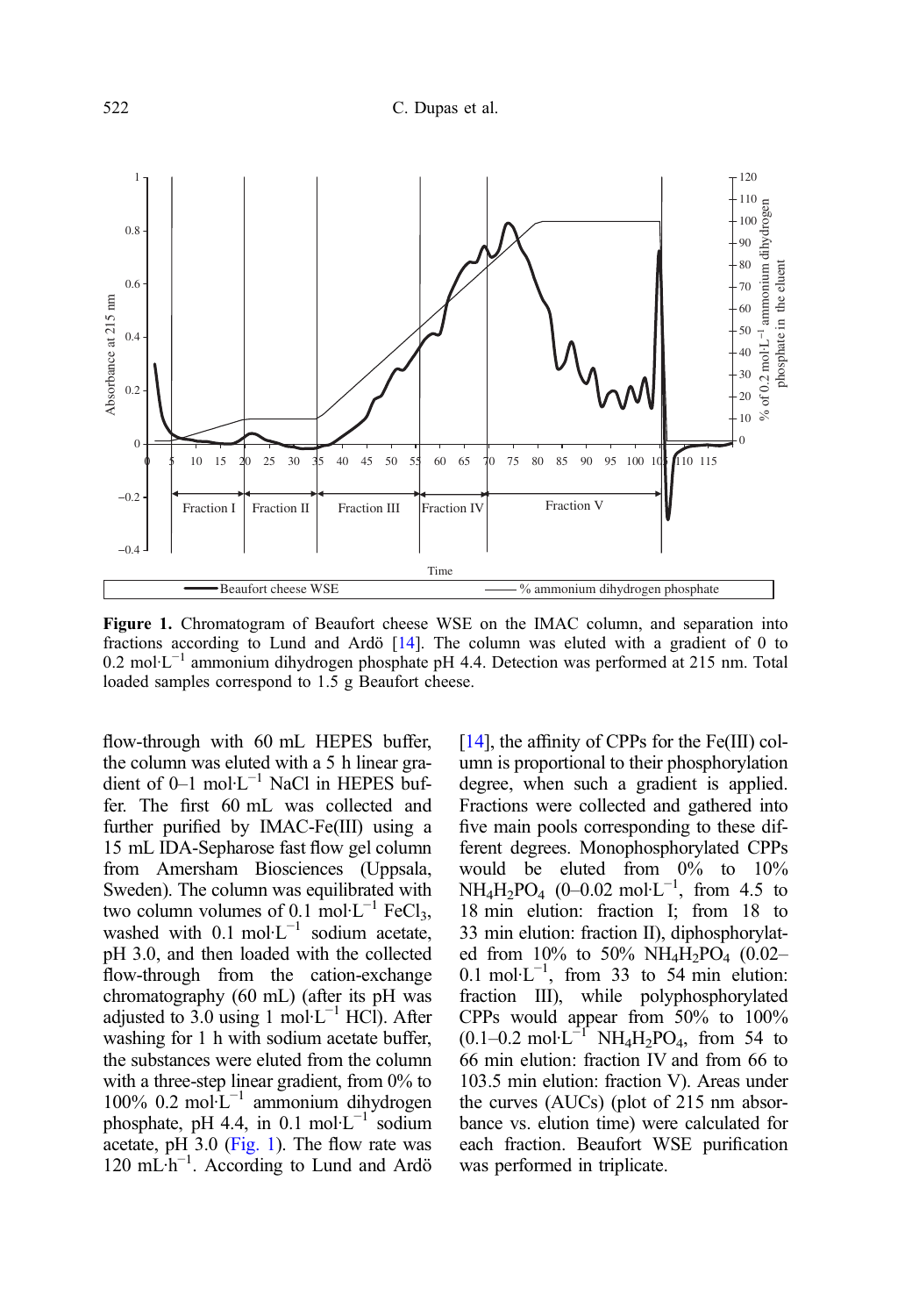# 2.4. Identification of peptides by LC-ESI-MS/MS

Peptides contained in fractions III–V of the cheese homogenate IMAC-Fe(III) eluate were identified by reverse-phase nano-HPLC-MS/MS. Five millilitres of each sample were dialysed against water to remove salts (100 Da c.o., SpectraPor, Spectrum Laboratories Inc., USA), lyophilised and diluted into 200 μL of 0.1% trifluoroacetic acid (TFA); 6.4 μL were then injected (pick-up method). Samples were first concentrated using an RP-HPLC C18 PepMap 100 cartridge, 5 μm, 100 Å (300  $\mu$ m i.d.  $\times$  5 mm), then eluted with a gradient, using a flow rate of 200 nL·min<sup>-1</sup>, on a PepMap C18 column, 3 μm, 100 Å (75 μm i.d.  $\times$  150 mm). Buffer A was 2% acetonitrile/0.08% formic acid/0.01% TFA in water, and buffer B 95% acetonitrile/ 0.08% formic acid/0.01% TFA in water [[9](#page-10-0)]. The column was flushed with 90% buffer A for 5 min before a 75 min linear gradient from 10% to 50% B was applied. B proportions were then: 50–70% in 2 min, then 70% B for 8 min, 70–3% B in 2 min, 3% B for 6 min and finally  $3-10\%$  B in 2 min, followed by  $10\%$  B for 15 min. The nano-HPLC column eluent was directly coupled to a "Q STARXL MS/ MS System" quadrupole orthogonal TOF mass spectrometer, equipped with a ProXeon nanospray ion source (ProXeon Biosystems, Odense, Denmark). LC-ESI-MS/MS mass spectra (1+, 2+, 3+ charged) were acquired using an IDA (intelligent data acquisition) system (survey scan). Peptides were identified using a home-made database dealing with major milk proteins.

# 2.5. Fraction analysis by gel filtration chromatography

Fractions obtained from IMAC were further analysed by gel filtration chromatography (GFC). Twenty millilitres of each fraction were lyophilised, and resuspended in 2 mL water, filtered onto 0.45 μm cutoff syringe filters and used for analysis. A Perkin Elmer (Norwalk, CT, USA) HPLC system consisting of a binary LC250 pump, a 235C diode array detector, a computer with TotalChrom Navigator<sup>®</sup> software and a Superdex® Peptide PE 7.5/300 column (Pharmacia Biotech, Uppsala, Sweden) were used. Samples (100 μL) were loaded onto the column and eluted for 120 min with 30% of 0.1% TFA in acetonitrile and 70% of 0.1% TFA in water. The flow rate was 0.25 mL·min<sup>-1</sup>, and detection was carried out at 215 nm.

# 3. RESULTS AND DISCUSSION

## 3.1. IMAC-Fe(III) analysis

In order to determine cheese CPPs contents, a two-step purification strategy, based on the high affinity of phosphate groups to immobilised Fe(III), was used to isolate phosphopeptides from Beaufort WSEs, according to Lund and Ardö [[14](#page-10-0)], with slight modifications. First, a separation on a cation-exchange column was performed to remove peptides present in the cheese sample, which may also bind to the IMAC-Fe(III) column by coordination interactions between transition metal ions and electron-donating groups of peptides, particularly amino acid residues such as histidine, tryptophan and cystein. Since such peptides were shown by Lund and Ardö [\[14\]](#page-10-0) to be histidine-rich basic fragments of caseins with a isoelectric point (pI) of 9–11, while most parts of phosphopeptides have pI values below 5, performing cation-exchange chromatography at a pH of 7 allowed to eliminate most of them prior to IMAC. The second step, IMAC separation on a Fe(III) column, had to be performed at a pH of 3, to prevent the binding of peptides that are rich in carboxylic acids to the Fe(III) column. The chromatographic procedure was repeated thrice and the relative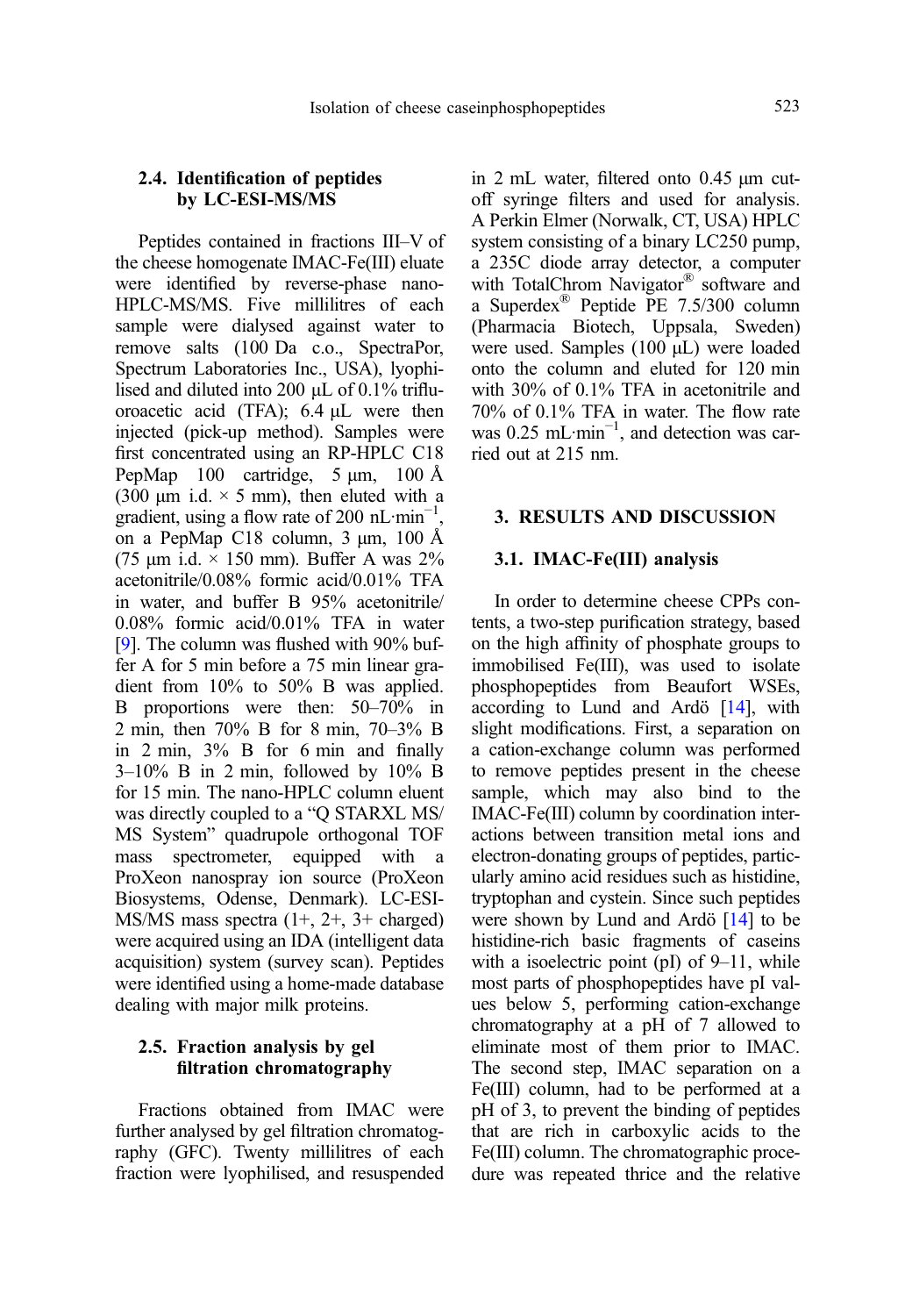| Observed     | Calculated | Sequence                    | Sequence assignment         |
|--------------|------------|-----------------------------|-----------------------------|
| mass         | mass       |                             | of the peptide              |
| Fraction III |            |                             |                             |
| 1033.4927    | 1033.3406  | <b>UUEEIVPN</b>             | $\alpha_{S1}$ f(67-74) 2P   |
| 1047.4719    | 1047.4750  | <b>UVEQKHIQ</b>             | $\alpha_{S1}$ f(75–83) 1P   |
| 1793.8827    | 1793.8964  | KYKVPQLEIVPNUAE             | $\alpha_{S1}$ f(103-117) 1P |
| 2201.0648    | 2201.0881  | YKVPQLEIVPNUAEERLH          | $\alpha_{S1}$ f(104-121) 1P |
| 1909.9292    | 1909.9299  | VPQLEIVPNUAEERLH            | $\alpha_{S1}$ f(106-121) 1P |
| 2256.0732    | 2256.0973  | VPQLEIVPNUAEERLHSMK         | $\alpha_{S1}$ f(106-124) 1P |
| 1585.7344    | 1585.7501  | LEIVPNUAEERLH               | $\alpha_{S1}$ f(109-121) 1P |
| 1343.6166    | 1343.6234  | <b>IVPNUAEERLH</b>          | $\alpha_{S1}$ f(111-121) 1P |
| 1689.7743    | 1689.7909  | <b>IVPNUAEERLHSMK</b>       | $\alpha_{S1}$ f(111-124) 1P |
| 1230.5384    | 1230.5394  | <b>VPNUAEERLH</b>           | $\alpha_{S1}$ f(112–121) 1P |
| 1034.4075    | 1034.4182  | <b>NUAEERLH</b>             | $\alpha_{S1}$ f(114-120) 1P |
| 1593.6856    | 1593.6997  | <b>KTVDMEUTEVFTK</b>        | $\alpha_{S2}$ f(137–149) 1P |
| 1721.7792    | 1721.7947  | <b>KTVDMEUTEVFTKK</b>       | $\alpha_{S2}$ f(137-150) 1P |
| 1737.7706    | 1737.7896  | <b>KTVDMEUTEVFTKK</b>       | $\alpha_{S2}$ f(137-151) 1P |
| 1609.6838    | 1609.6947  | TVDMEUTEVFTKK               | $\alpha_{S2}$ f(138-150) 1P |
| 1294.5454    | 1294.5516  | <b>MEUTEVFTKK</b>           | $\alpha_{S2}$ f(141-150) 1P |
| 1018.4710    | 1018.4736  | <b>UTEVFTKK</b>             | $\alpha_{S2}$ f(143-150) 1P |
| 639.2835     | 639.2880   | <b>IVEUL</b>                | $\beta$ f(12–16) 1P         |
| 1354.4940    | 1354.5054  | <b>SLSUUEESITR</b>          | $\beta$ f(15–25) 2P         |
| 1267.4706    | 1267.4734  | <b>LSUUEESITR</b>           | $\beta$ f(16-25) 2P         |
| 1494.5882    | 1494.6004  | <b>LSUUEESITRIN</b>         | $\beta$ f(16-27) 2P         |
| 1381.5144    | 1381.5163  | <b>SUUEESITRIN</b>          | $\beta$ f(17-27) 2P         |
| 1381.5144    | 1381.5163  | <b>SUSEESITRIN</b>          | $\beta$ f(17-27) 1P         |
| 1216.5292    | 1216.5376  | <b>KIEKFQUEE</b>            | $\beta$ f(29-37) 1P         |
| 1472.6651    | 1472.6548  | <b>KIEKFQUEEQQ</b>          | $\beta$ f(29-39) 1P         |
| 1830.7861    | 1830.8037  | <b>KIEKFQUEEQQQTE</b>       | $\beta$ f(29-42) 1P         |
| 1945.8234    | 1945.8306  | <b>KIEKFQUEEQQQTED</b>      | $\beta$ f(29-43) 1P         |
| 2315.9993    | 2316.0158  | KIEKFQUEEQQQTEDELQ          | $\beta$ f(29-46) 1P         |
| 2559.1138    | 2559.1377  | KIEKFQUEEQQQTEDELQDK        | $\beta$ f(29-48) 1P         |
| 2431.0219    | 2431.0791  | IEKFQUEKQQQTEDELQDK         | $\beta$ f(30-48) 1P         |
| 2925.3100    | 2925.3069  | IEKFQUEEQQQTEDELQDKIHPF     | $\beta$ f(30-52) 1P         |
| 3353.4756    | 3353.5089  | IEKFQUEEQQQTEDELQDKIHPFAQTQ | $\beta$ f(30-56) 1P         |
| 1575.5980    | 1575.6454  | KFQUEKQQQTED                | $\beta$ f(32–43) 1P         |
| 2060.8005    | 2060.8212  | KFQUEEQQQTEDELQD            | $\beta$ f(32–47) 1P         |
| 2683.1587    | 2683.1803  | KFQUEEQQQTEDELQDKIHPF       | $\beta$ f(32-52) 1P         |
| 2555.0647    | 2555.1217  | FQUEKQQQTEDELQDKIHPF        | $\beta$ f(33–52) 1P         |
| 2983.2816    | 2983.2873  | FQUEEQQQTEDELQDKIHPFAQTQ    | $\beta$ f(33–56) 1P         |

<span id="page-5-0"></span>Table I. Identified CPPs for the Beaufort cheese using nano-RP-LC-ESI-MS/MS. Phosphorylated serines are figured using the letter "U", while "U\*" stands for phosphorylated threonin. "S" and "T" figure dephosphorylated residues.

continued on next page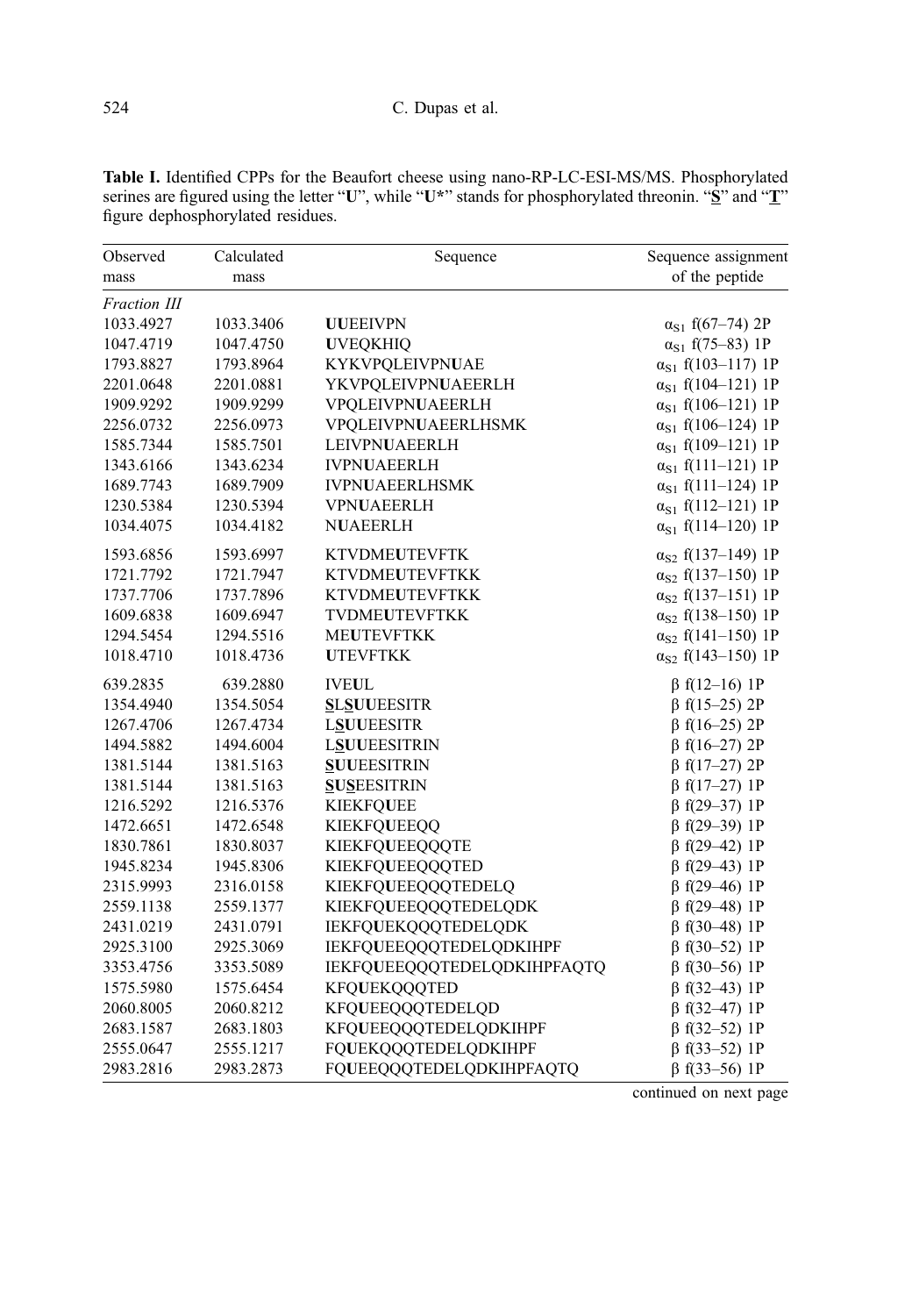| Observed<br>mass | Calculated<br>mass | Sequence                     | Sequence assignment<br>of the peptide |
|------------------|--------------------|------------------------------|---------------------------------------|
| Fraction IV      |                    |                              |                                       |
| 1793.8834        | 1793.8964          | <b>KYKVPOLEIVPNUAE</b>       | $\alpha_{S1}$ f(103-117) 1P           |
| 1247.627         | 1247.6163          | <b>SU*EVFTKKTK</b>           | $\alpha_{S2}$ f(143–152) 1P           |
| 1509.5979        | 1509.6113          | <b>SUUEESITRINK</b>          | $\beta$ f(17-28) 2P                   |
| 3053.4078        | 3053.4019          | KIEKFQUEEQQQTEDELQDKIHPF     | $\beta$ f(29-52) 1P                   |
| 3481.5900        | 3481.6038          | KIEKFQUEEQQQTEDELQDKIHPFAQTQ | $\beta$ f(29-55) 1P                   |
| 2559.1105        | 2559.1741          | KIEKFOUEKOOOTEDELODK         | $\beta$ f(29-48) 1P                   |
| Fraction V       |                    |                              |                                       |
| 1790.6248        | 1790.6413          | <b>ESLUUUEESITRIN</b>        | $\beta$ f(14-27) 3P                   |
| 1434.4467        | 1434.4718          | <b>SLUUUEESITR</b>           | $\beta$ f(15-25) 3P                   |
| 1661.585         | 1661.5987          | <b>SLUUUEESITRIN</b>         | $\beta$ f(15-27) 3P                   |
| 1347.4384        | 1347.4397          | <b>LUUUEESITR</b>            | $\beta$ f(16–25) 3P                   |
| 1589.5713        | 1589.5776          | <b>UUUEESITRINK</b>          | $\beta$ f(17-28) 3P                   |

standard deviation of the AUCs of 215 nm absorbance of molecules eluted from the IMAC-Fe(III) column by increasing phosphate concentration gradient vs. time was 3.4%, which indicates a good repeatability.

The chromatograms obtained from the fraction of the Beaufort cheese WSEs that bound to the column were then divided into five sections and the corresponding fractions gathered ([Fig. 1](#page-3-0)). In the work of Lund and Ardö [\[14\]](#page-10-0), fractions I and II–V corresponded to mono-, di- and polyphosphorylated CPPs, respectively.

As long as AUCs of 215 nm absorbance vs. time are considered, fractions IV and V appear to be more rich in CPPs than fractions I–III, suggesting that most of the extracted CPPs would be polyphosphorylated ones.

# 3.2. Identification of Beaufort cheese CPPs

In order to check whether mainly CPPs were isolated from Beaufort cheese following IMAC, fractions III–V of the cheese WSE were identified using LC-ESI-MS/ MS [\(Tab. I\)](#page-5-0). A total of 55 different peptides could be identified, including 48 CPPs. Most of the identified CPPs [\(Tab. I\)](#page-5-0) arose from β-casein (30 peptides), while 11 and 7 CPPs corresponded to  $\alpha_{S1}$ - and  $\alpha_{S2}$ -casein fragments, respectively, their molecular weights were calculated and varied from 650 to 3500 g·mol<sup>-1</sup>.

Concerning the non-phosphorylated peptides, two from  $\alpha_{S1}$ -casein (moreover, these two fragments contained histidine residues), one from  $α<sub>S2</sub>$ -casein, one from β-casein and three from β-lactoglobulin were identified. The pIs of all these peptides were calculated: either they bear a negative charge at pH 7 or they have a strong negative local charge, which would indeed explain their low affinity for the CEC column and also their elution in the pool with CPPs. However, compared to the total number of identified peptides (55), and considering that LC-ESI-MS/MS data cannot be used to determine the quantity of each identified peptide, we may consider that non-phosphorylated peptides in fractions III–V (7) are quantitatively negligible, and that most of the purified peptides obtained after the IMAC step are CPPs.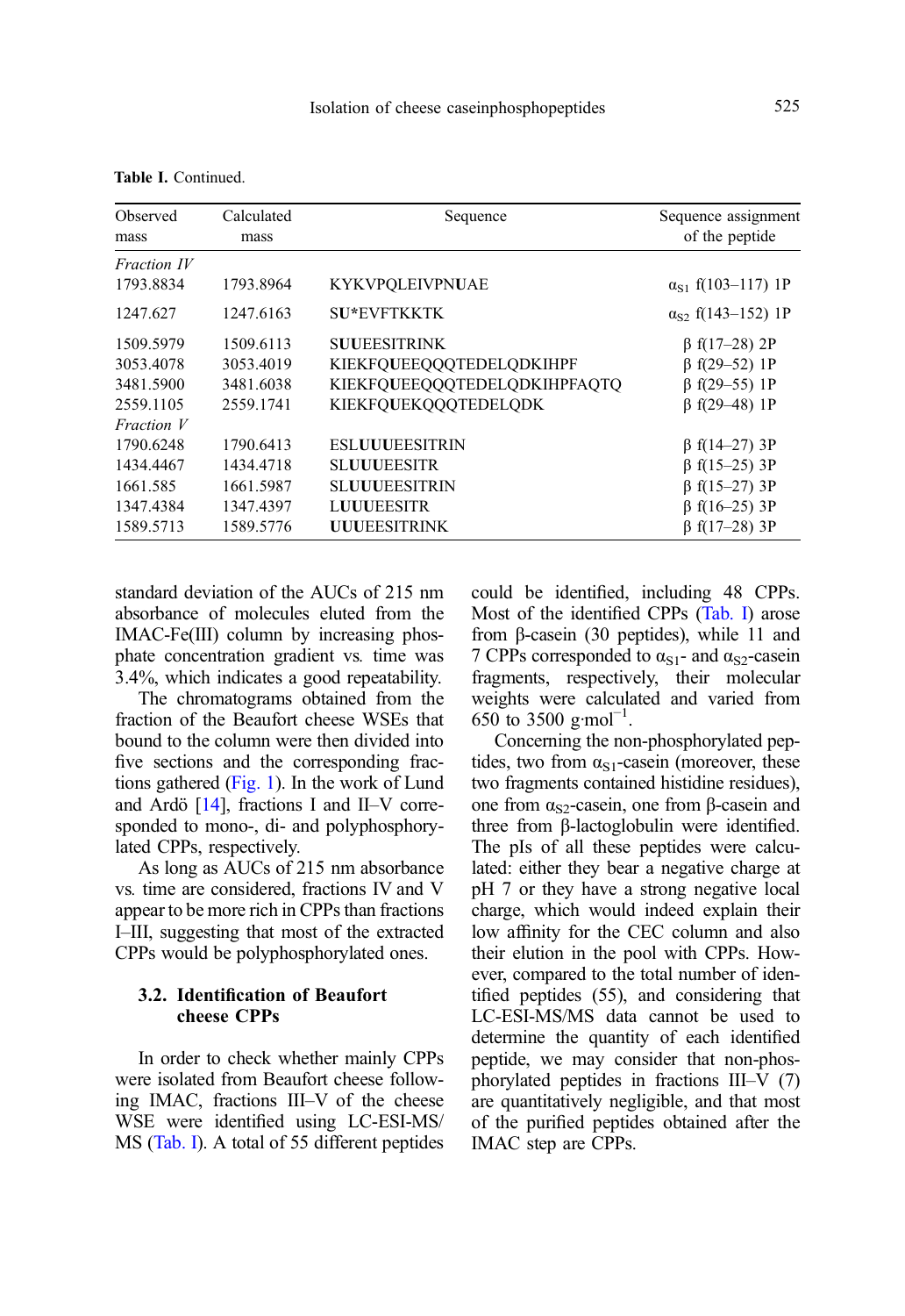<span id="page-7-0"></span>

**Figure 2.** Calibration of Superdex<sup>®</sup> Peptide PE 7.5/300 GFC column using standard peptides. The elution was carried out with 30% of 0.1% TFA in acetonitrile and 70% of 0.1% TFA in water, with a flow rate of 0.25 mL·min−<sup>1</sup> . Detection was carried out at 215 nm.

Contrary to what was observed by Lund and Ardö [\[14\]](#page-10-0), fractions III and IV contain a mixture of mono- and di-phosphorylated peptides, while only triphosphorylated peptides were present in fraction V. Only two monophosphorylated peptides were found both in fractions III and IV, suggesting that factors other than the degree of phosphorylation (such as peptides pHi and local charge effects) are also involved in the affinity of peptides for the IMAC-Fe(III) support under the chromatographic separation conditions used in this study.

Mono- to tri-phosphorylated peptides were identified in the 6-month-old Beaufort sample: the identified peptides cover all phosphorylation sites of β-casein, while for  $\alpha_{S1}$ -casein, the phosphoserines S46, S48, S64 and S66 were not found, and for  $\alpha_{S2}$ casein, only f(136–152) yielded phosphorylated peptides. The N-terminal part of the

 $\alpha_{S2}$ -casein sequence, which contains five close phosphorylated residues, did not yield any polyphosphorylated peptide in our sample. Amongst the CPPs identified in this study, some have ever been isolated from other hard-type cheeses. Thus, some purified peptides corresponding to fragments of the sequence f(13–28) of β-casein have previously been isolated from Parmiggiani Reggiano [[14](#page-10-0)], Grana Padano [\[5](#page-10-0), [21](#page-10-0)], Comté [[20](#page-10-0)] and Emmentaler [[8](#page-10-0)]. In addition, the  $f(61–74)$  2P and  $f(67–74)$  2P fragments from  $\alpha_{S1}$ -casein were also found in Grana Padano [[5](#page-10-0), [21](#page-10-0)]. Considering their sequences, CPPs in Beaufort are probably produced throughout caseinolysis along with cheese ripening, namely as a result of the plasmin activity followed by further aminopeptidase and, possibly, carboxypeptidase activities as suggested by Ferranti et al. [\[5](#page-10-0)], Gagnaire et al. [[8\]](#page-10-0) and Sforza et al. [[21](#page-10-0)] for other hard-type cheeses.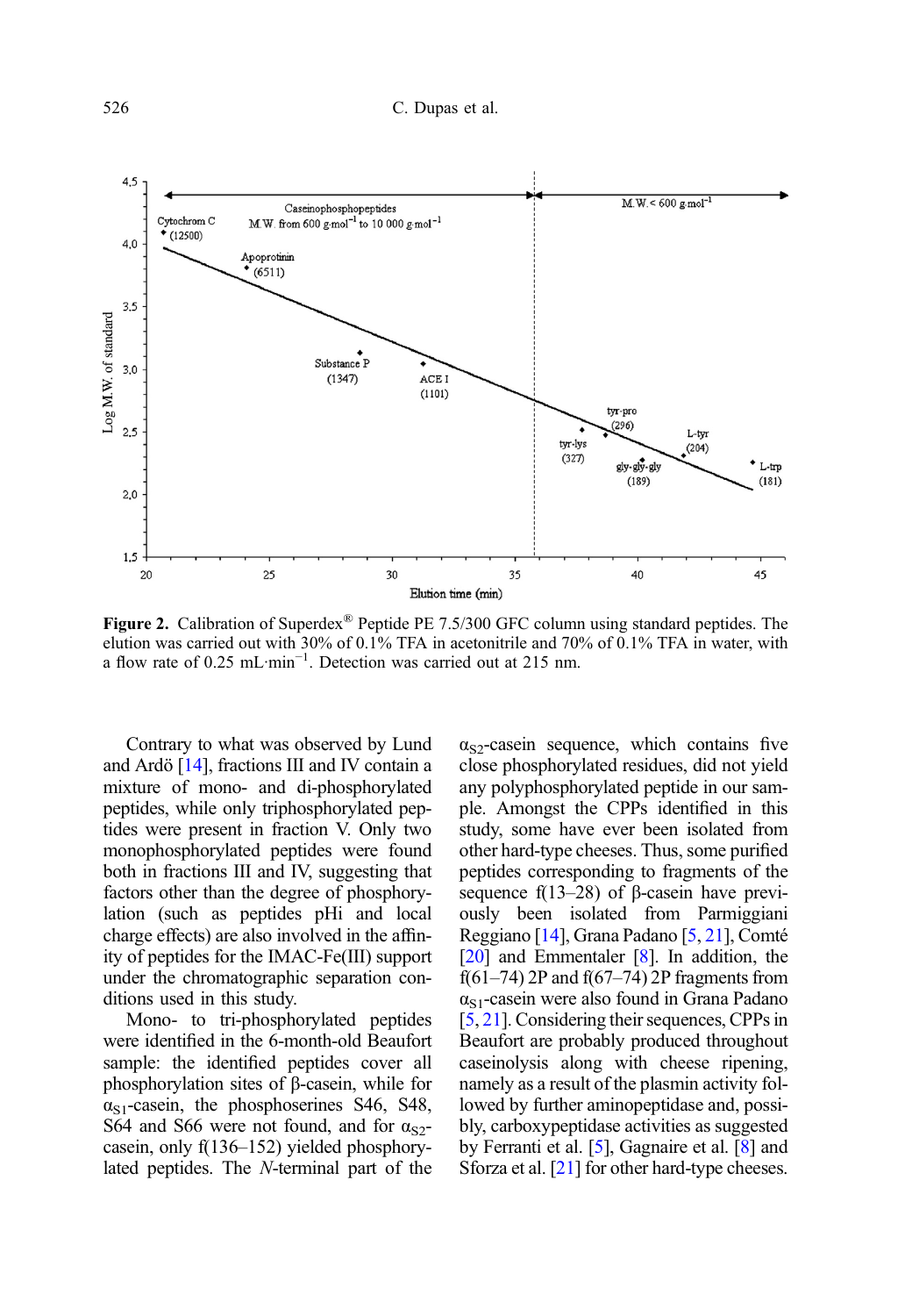<span id="page-8-0"></span>

**Figure 3.** Analysis of IMAC fractions III (a), IV (b) and V (c) obtained on calibrated Superdex<sup>®</sup> Peptide gel filtration chromatography column. Fractions I and II are not shown because no significant amounts of molecules eluted before 36 min (i.e. having a molecular weight > 600 g·mol<sup>-1</sup>) were present. mAU stands for milliunits of absorbance at 215 nm.

More originally, some identified CPPs in Beaufort sample were totally or partially dephosphorylated [\(Tab. I\)](#page-5-0), thus suggesting the action of phosphatases on phosphocaseins and their fragments during cheese ripening, but further studies are needed in this field [[22](#page-10-0)]. However, the characteristic "acidic motif" Ser(P)-Ser(P)-Ser(P)-Glu-Glu is still carried by all the CPPs found in fraction V, making them potential candidates for having effects on calcium absorption [\[6\]](#page-10-0).

## 3.3. GFC analysis

A gel filtration chromatography column was calibrated [\(Fig. 2](#page-7-0)) in order to get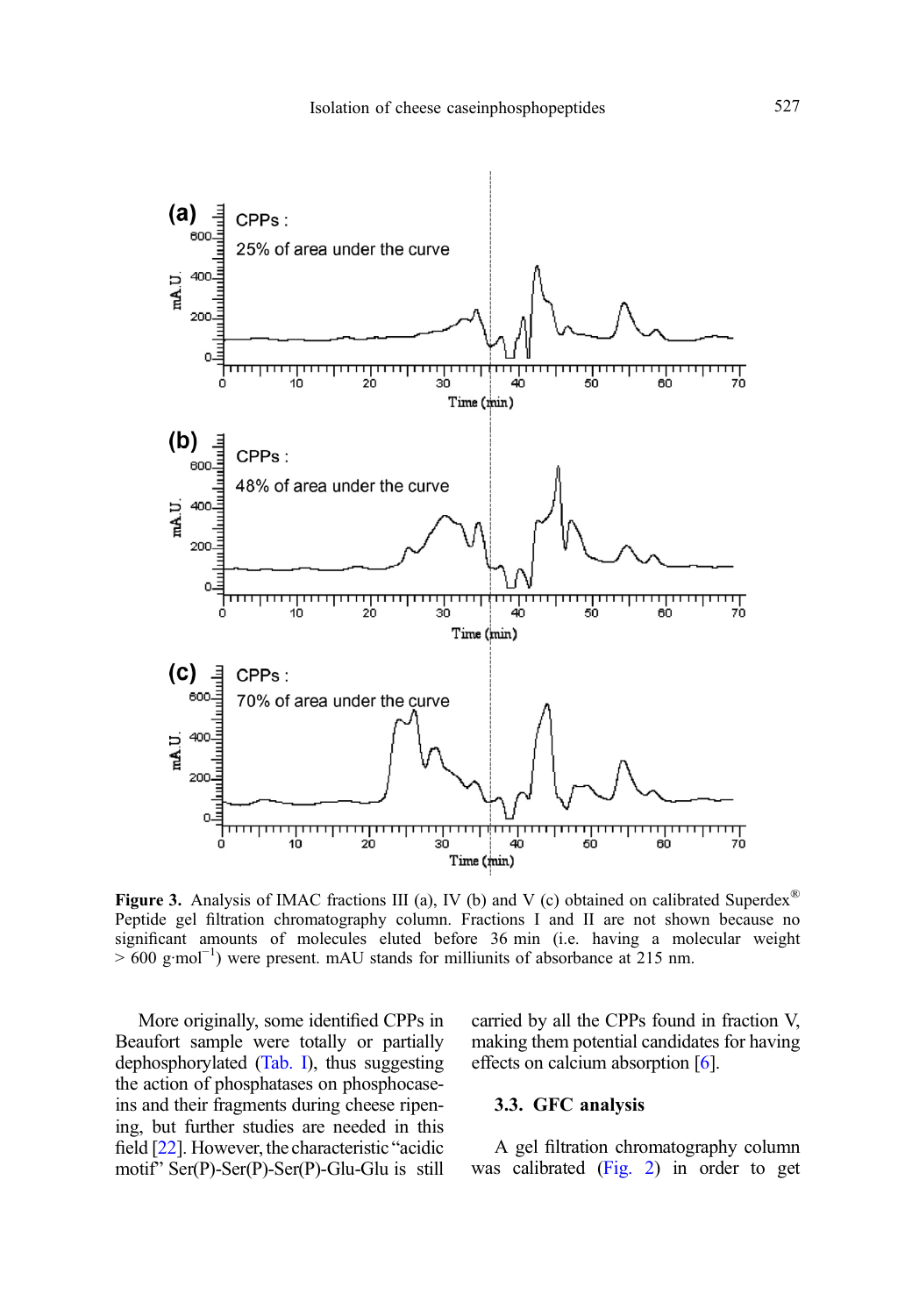<span id="page-9-0"></span>a global view of peptide molecular weight distribution in the IMAC fractions. Chromatograms [\(Fig. 3](#page-8-0)) were then divided into two main zones: molecules with a molecular weight below  $600 \text{ g/mol}^{-1}$ <br>and molecules between  $600 \text{ and}$ molecules between 600 and 10 000 g·mol−<sup>1</sup> . As the samples were ultrafiltrated on 10 000 g·mol<sup>-1</sup> cut-off membranes, molecules with a molecular weight above this value were not yielded. The limit of 600 g·mol<sup>-1</sup> was chosen according to the results of the mass spectrometry analysis performed by Lund and Ardö [\[14\]](#page-10-0): the smallest identified peptide presenting a part of the characteristic "acidic motif" Ser(P)- Ser(P)-Ser(P)-Glu-Glu was considered a CPP and had a similar molecular weight. The AUCs were calculated for both zones. The results reveal that fractions I and II likely contain phosphoserine (this hypothesis is substantiated by the fact that a phosphoserine standard is eluted with the same retention time – data not shown). Concerning fractions III–V, the proportion of molecules with a molecular mass  $\leq 600$  g·mol<sup>-1</sup> (like phosphoserine) was 75%, 52% and 30%, respectively. This suggests that phosphoserine is also likely eluted with CPPs and further justifies the necessary GFC step to remove compounds with a molecular mass inferior to  $600 \text{ g/mol}^{-1}$ , which are not CPPs. This procedure is a semi-quantitative one if AUCs of 215 nm absorbance vs. time is considered, since the samples loaded on to the column are mixtures of peptides, and each peptide's individual response at 215 nm may be strongly varying (according to their individual molecular extinction coefficients). Considering that the 215 nm molecular extinction coefficients of peptides in pooled IMAC fraction were around 7.52 ×  $10^7$  g⋅L<sup>-1</sup>⋅cm<sup>-1</sup>, the CPPs content of the Beaufort cheese sample was thus estimated at 1.9 g·100 g−<sup>1</sup> . Kawahara et al. [\[12](#page-10-0)] reported that the overall CPPs concentration in Camembert cheese following its in vitro digestion by trypsin was  $2.\overline{8}$  g·100 g<sup>-1</sup>.

Meisel [[18](#page-10-0)] calculated that, considering only the  $\beta$ -CN(1–25),  $\alpha_{S1}(43-58)$  and  $\alpha_{S1}(59-79)$  casein fragments, 44.5 mg of these CPPs could be liberated from 1 g of milk proteins. In the present case, an overall 1.9 g CPPs·100  $g^{-1}$  of the analysed Beaufort cheese concentration corresponds to a 73 mg CPPs· $g^{-1}$  of protein concentration.

### 4. CONCLUSION

We here tested a modified method to purify and quantify CPPs from Beaufort cheese. The quantity of CPPs in the Beaufort cheese sample analysed was estimated to be  $1.9 \text{ g} \cdot 100 \text{ g}^{-1}$ . Our results show that it is efficient to retrieve CPPs, but the degrees of phosphorylation of the peptides retrieved in the different fractions did not completely match with the observations of Lund and Ardö [\[14](#page-10-0)], suggesting that other factors are involved in the affinity with the column. Moreover, the method could be simplified by adding an ultrafiltration step onto a 500 Da cut-off membrane to remove phosphoserine and other small molecular mass compounds that are eluted with CPPs instead of the gel filtration chromatographic step.

Acknowledgements: The authors would like to thank Région Rhône-Alpes, Conseil Général de l'Ain and Communauté d'Agglomération de Bourg-en-Bresse for their financial support, and Clémence Desmaris, Sandrine Gouin, Séverine Lafaury and Roselyne Roux for their precious technical contribution.

#### **REFERENCES**

[1] Adamson N.J., Reynolds E.C., Characterization of multiply phosphorylated peptides selectively precipitated from a pancreatic casein digest, J. Dairy Sci. 78 (1995) 2653–2659.